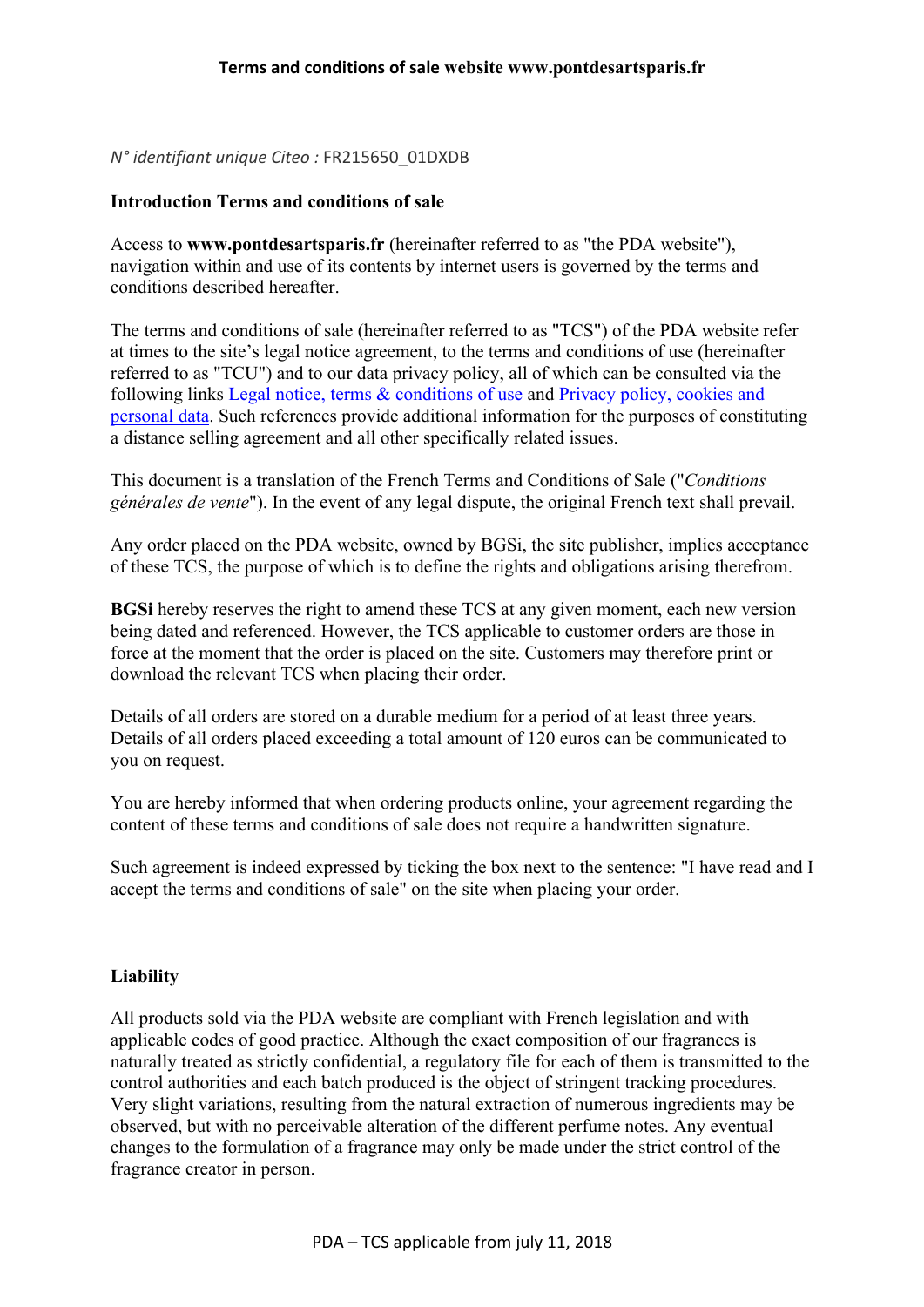Photographs of our products are provided for illustrative purposes only and are not contractually binding. Visitors to the site may however, on the "Product Details" page, find full details of the different sizes, the olfactory notes and the main ingredients of each perfume selected.

**BGSi**, editor of the PDA website, hereby reserves the right to modify at any time and without prior notice the textual content, images, photographs on all or part of the site and furthermore implements measures to ensure the accuracy and validity of the information provided online, including any information provided by its service providers and partners.

**BGSi** may not be held liable for alterations or damage caused as a result of malicious thirdparty computer intrusions.

#### **Personal data, privacy policy, cookies, right of opposition**

Full details of data collected, the purpose of collection and the use of such data, along with details of cookies used and how they are used are provided in a specific chapter pertaining to our privacy policy, accessible via the following link: Privacy policy, cookies and personal data

Internet users are thereby informed of the optional or mandatory nature of the information requested in connection with their browsing on the site, the processing of their order or their commercial relationship with the brand.

Apart from cookies, which may only be stored on the site visitor's device with his/her consent, internet users are free to browse all publicly-accessible pages of the site.

When placing an order, the following data will be requested and stored (customers must therefore ensure that the data provided is complete and valid): first name, surname, company name (if applicable), country, delivery and / or billing address, post code, town/city, landline and / or mobile telephone number, e-mail address, additional order information such as delivery instructions (optional).

Users may also open a personal account, free-of-charge, for which the same data will be requested and stored, along with a login username and a password, which they must retain in order to access the order panel without having to re-enter all the data previously provided.

Other data stored pertains to the history of products purchased by customers, their responses to invitations or special offers, and their subscription status vis-à-vis the Pont des Arts newsletter.

The data collected is neither sold, nor transmitted to, nor exchanged with any third parties whatsoever. The data is also never transferred to any other location inside or outside the European Union.

No customer banking details are retained or stored by BGSi.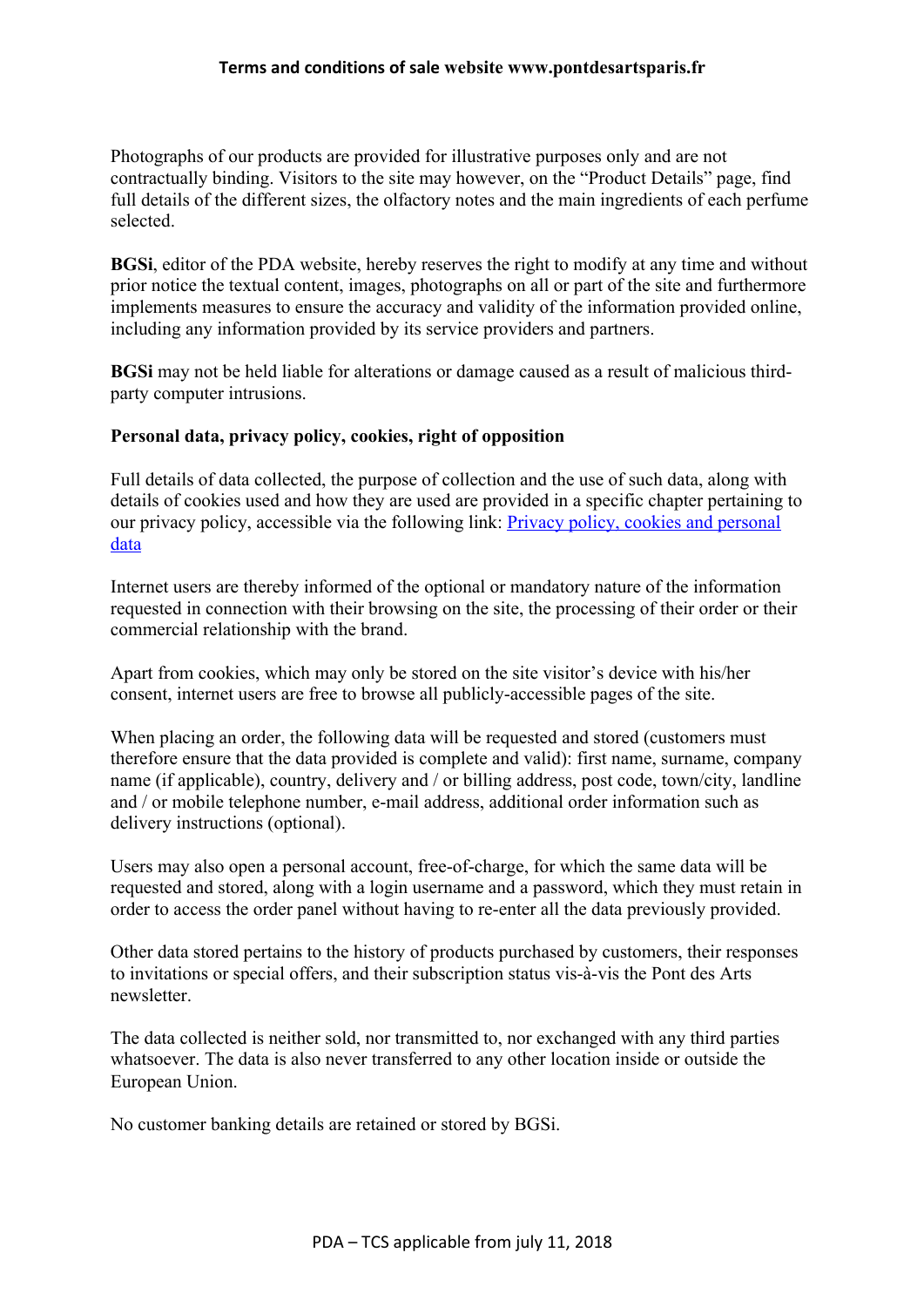In order to ensure maximum online safety and security, no bank-related data is requested by e-mail or by any other means of communication outside the secure payment platform managed by our trusted provider.

Certain data may necessarily be communicated to third party providers who contribute to the fulfillment, processing and / or payment of orders, and who have undertaken to abide by the same rules of confidentiality.

In accordance with the French Data Protection Act of January 6, 1978, all internet users reserve the right to oppose, access and rectify data concerning them. This right of opposition, access and rectification may be exercised by means of a letter sent to BGSi's head office or by means of an e-mail sent to  $contact(\partial$  pontdesartsparis.fr.

Customers may also, at any given moment and by the same means of communication stipulated above, inform BGSi of their wish to close their account on the PDA website.

Customers may also, by means of an "unsubscribe" function embedded in the newsletter or in promotional e-mails received from Pont des Arts, choose to no longer receive news updates from the brand. They may also opt out from receiving postal correspondence from Pont des Arts by sending a letter to **BGSi**'s head office or an e-mail to contact@pontdesartsparis.fr.

Customers may also, by means of an "unsubscribe/opt-out/stop" function, indicate that they no longer wish to receive electronic messages from Pont des Arts via their mobile phone.

Customers may also withdraw their consent to the use of a specific data item collected by the PDA website by means of an e-mail sent to contact@pontdesartsparis.fr.

In the event of a telephone canvassing campaign, **BGSi** hereby agrees, unless formally instructed otherwise by a customer, to comply with the stipulations of Bloctel, the state-run cold call prevention service: www.bloctel.gouv.fr

# **Article 1 – The parties**

The purpose of these terms and conditions of sale is to provide a legislative framework for the commercial relations between BGSi, the publisher of this website, and you, the customer, a private individual and end consumer who has no intention of re-selling the products purchased in any form whatsoever.

Relations between BGSi and other business partners are thus covered by other forms of contractual agreement.

https://www.pontdesartsparis.fr is the website of BGSi, a company listed in the trade register of the city of Nanterre under the number 493 199 038 and whose head office is located at 5, avenue du Général-Leclerc, 92210 Saint-Cloud France. A clickable "contact" button on the site provides the means of sending a message or request to the company via contact@pontdesartsparis.fr.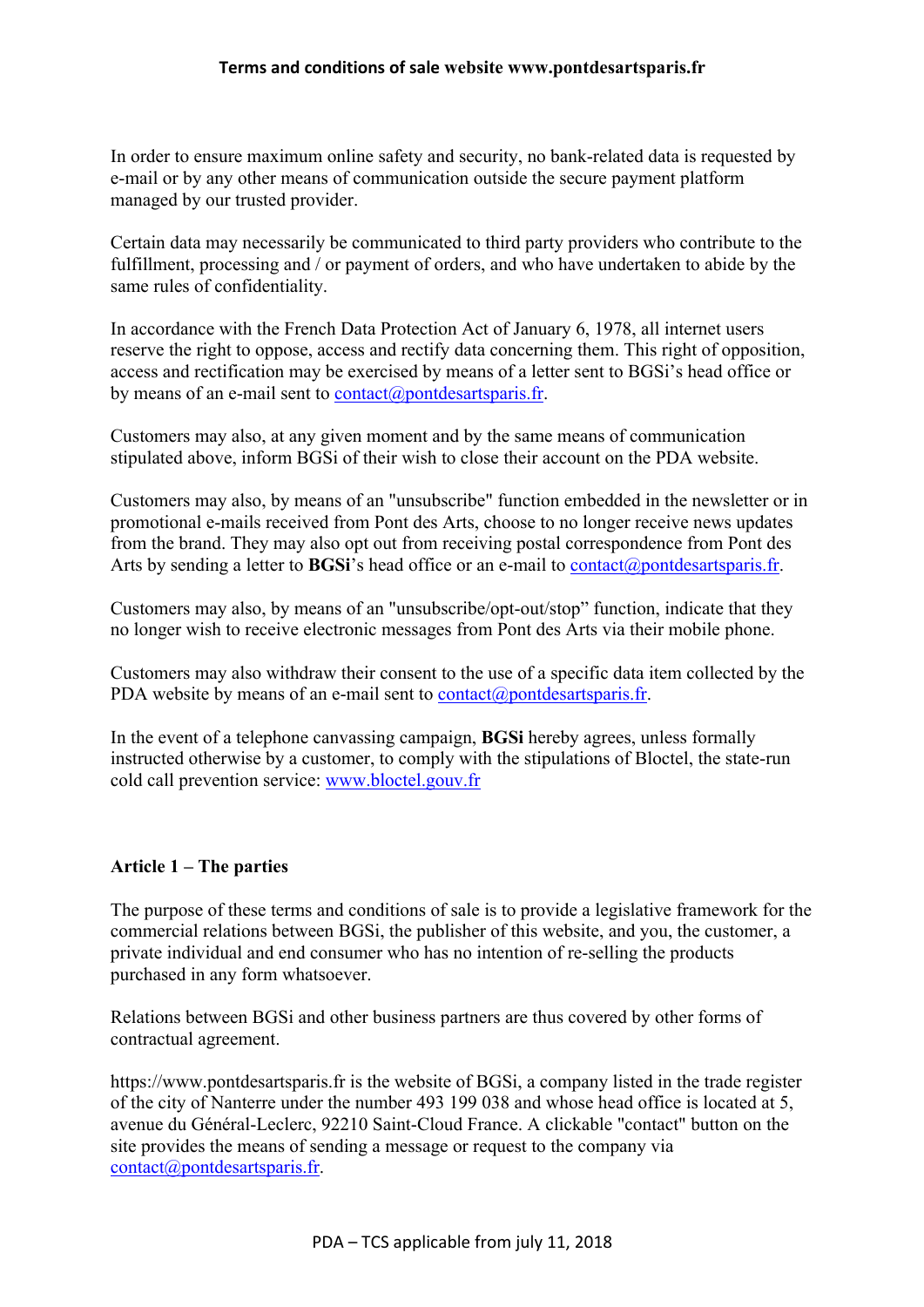As a private consumer, you hereby acknowledge that you are legally entitled to enter into a personal commitment with regard to these terms and conditions.

#### **Article 2 – Product offer**

Products for sale are those presented on the PDA website at the time of your visit to the site, subject to availability.

### **Article 2.1 – Product availability**

Precise information about product availability is provided when an order is placed.

Should a product become unavailable after you have placed and confirmed your order, you will be informed of this fact by e-mail as soon as it has been brought to our attention.

In the event that we have been unable to fulfil your order within thirty (30) days from the date of payment, your order may be cancelled and refunded, the full amount being credited to the bank account used for payment.

#### **Article 2.2 – Product price**

All stated prices are in euros and are tax inclusive. The rate of VAT and any other applicable tax is that in force on the day that an order is placed. The amount of any eventual delivery charges will be stated before you confirm your order.

BGSi reserves the right to change its prices at any moment; however, products will always be invoiced at the price stated at the moment the order is confirmed.

#### **Article 3 – Order process**

Users may freely browse the different pages of the site, with no obligation whatsoever to make a purchase. Nevertheless, all users remain bound by the terms and conditions of use and the privacy and cookie policy that they acknowledge to have read, understood and accepted without limitation or reserve and which remain accessible at all times via the following links: Legal notice, terms & conditions of use and Privacy policy, cookies and personal data

#### **Article 3.1 – Placing an order**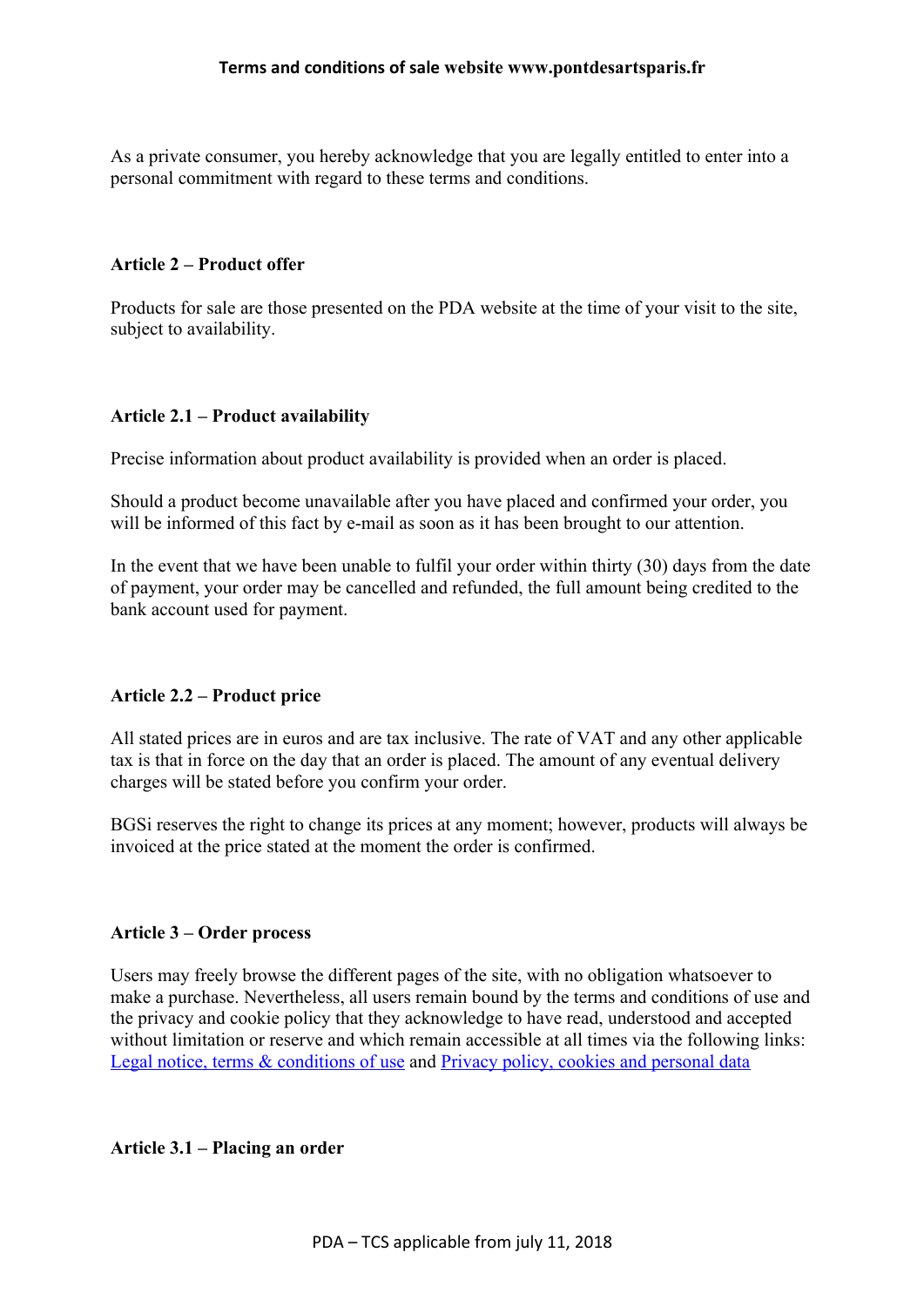Once your login credentials have been validated, or the required data filled in completely, you may place an order by selecting one or more products and adding them to your shopping bag.

The status of your shopping bag can be checked at any moment by clicking on the "shopping bag" or "Item" button.

When consulting the status of your shopping bag, you can read the summary of your order and add or subtract products or quantities.

To place your order, click on the "checkout" button.

Before confirming your order, you must check that all information that you have provided is correct, paying particular attention to the delivery address provided.

You must then tick the box next to "I have read and accept to the terms and conditions of sale" before clicking on the "place order" button in order to confirm your order and be redirected to the payment page.

BGSi shall not be held liable for any data input errors and any consequences that may result from such errors, (e.g. late delivery owing to the customer providing the wrong address). In such cases, all expenses incurred in resending the order shall be invoiced to, and payable by, the customer.

### **Article 3.2 – Payment**

Orders can be paid for by Visa card, Carte Bleue or Master Card. Personal data and credit card transactions are secured by the platform of our payment provider, E Transactions by Crédit Agricole, a payment operator using the trusted 3D Secure solution.

Thus, once customers have formally confirmed that they have read and agreed to the terms and conditions of sale, they will be redirected to the payment page and asked to provide details of the type of card being used, the card number, the date of expiry and the three-digit security code printed on the back of the card.

The details and identifiers of the bank cards used are encrypted with the SSL (Secure Socket Layer) protocol and are never transmitted unencrypted over the network. Payment is processed directly between our bank and the customer's bank. In the event of refusal of the transaction by one or other bank, the order will be automatically cancelled and no payment made.

# **Article 3.3 – Confirmation**

For all successfully completed orders, customers will be sent a confirmation email including the following information: seller's identity and contact details, order reference, summary of the order contents and details of the products ordered, delivery method, confirmation of the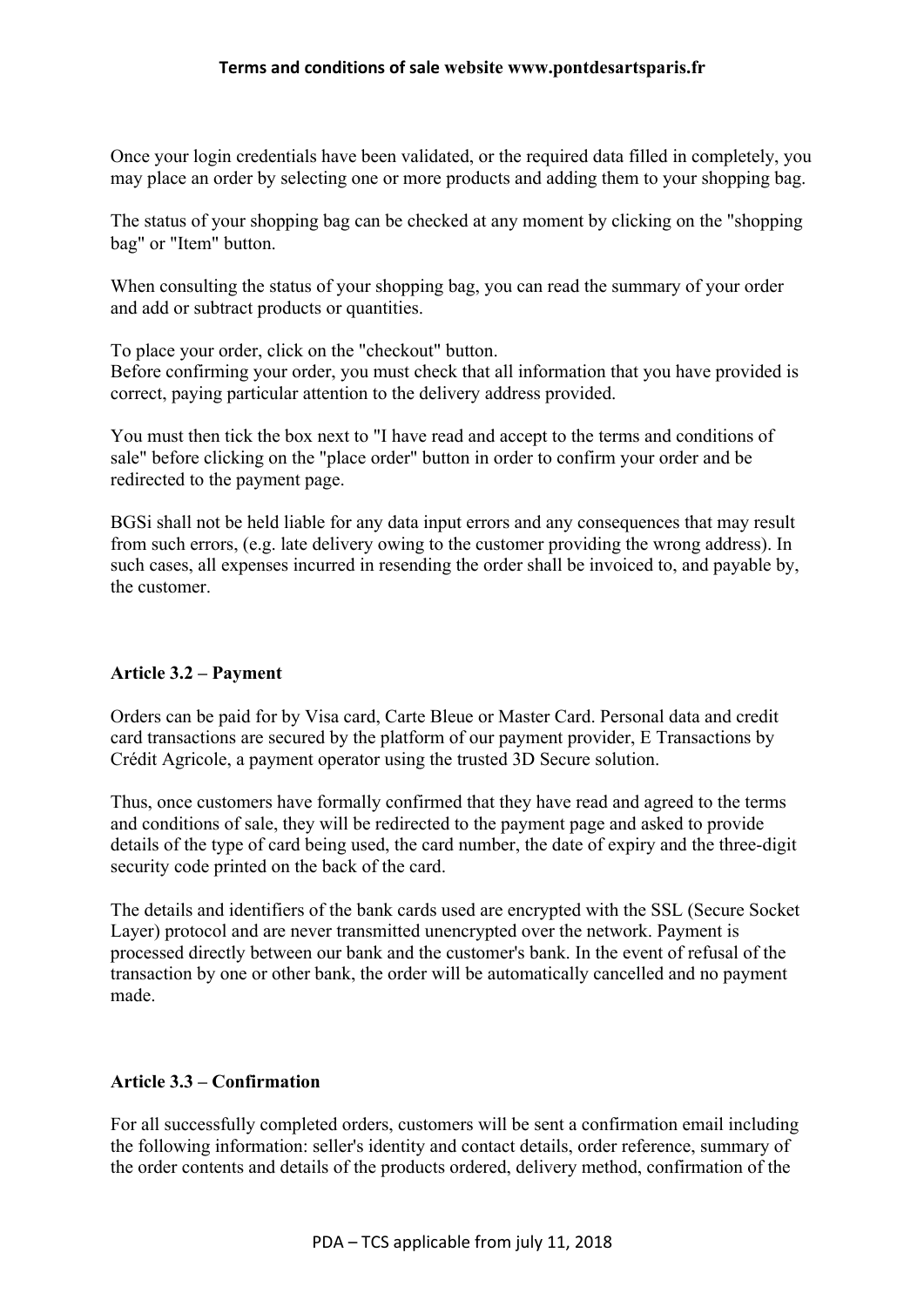delivery address, detailed amount and VAT-inclusive total of the order, including processing and delivery charges, confirmation of the means of payment used, consumer rights and conditions of warranty.

BGSi reserves the right to cancel or ignore all orders that do not meet the following criteria:

• Perfume samples: one pack of three samples per customer account, with a maximum of one order per month.

• Perfume bottles: five products maximum per order, with a maximum of one order per month.

# **Article 4 – Delivery**

### **Article 4.1 – Product delivery options**

**BGSi** currently delivers solely to mainland European Union (\*), Monaco, Andorra and Switzerland.

(\*) : Germany, Austria, Belgium, Bulgaria, Cyprus, Croatia, Denmark, Spain, Estonia, Finland, Metropolitan France and Corsica, Greece, Hungary, Ireland, Italy, Latvia, Lithuania, Luxembourg, Malta, Netherlands, Poland, Portugal, Republic Czech Republic, Romania, Slovakia, Slovenia, Sweden, United Kingdom

For details of deliveries to other destinations, please contact us directly via  $contact(\omega)$  pontact artsparis. fr in order to examine the feasibility and conditions of delivery.

Products will be delivered to the address that you have provided on the order form by "La Poste", the French national postal service, by standard delivery with signed proof of receipt (i.e. "Colissimo domicile avec signature") or by "Chronopost 13" express delivery, or by other contracted carriers.

Orders are processed on working days only, i.e. Monday to Friday, excluding public holidays. Therefore, orders place on a Saturday or Sunday will be processed the following Monday.

Similarly, deliveries cannot be made on non-working days or in cases of force majeure (see below).

An expected delivery date will be communicated to you on confirmation of your order.

• Generally speaking, the lead time for processing and transmitting orders is one (1) working day.

• Average delivery lead times for standard postal delivery, with or without signed proof of receipt, are between three (3) and five (5) working days.

• The average delivery lead time for "Chronopost 13" express delivery is forty-eight (48)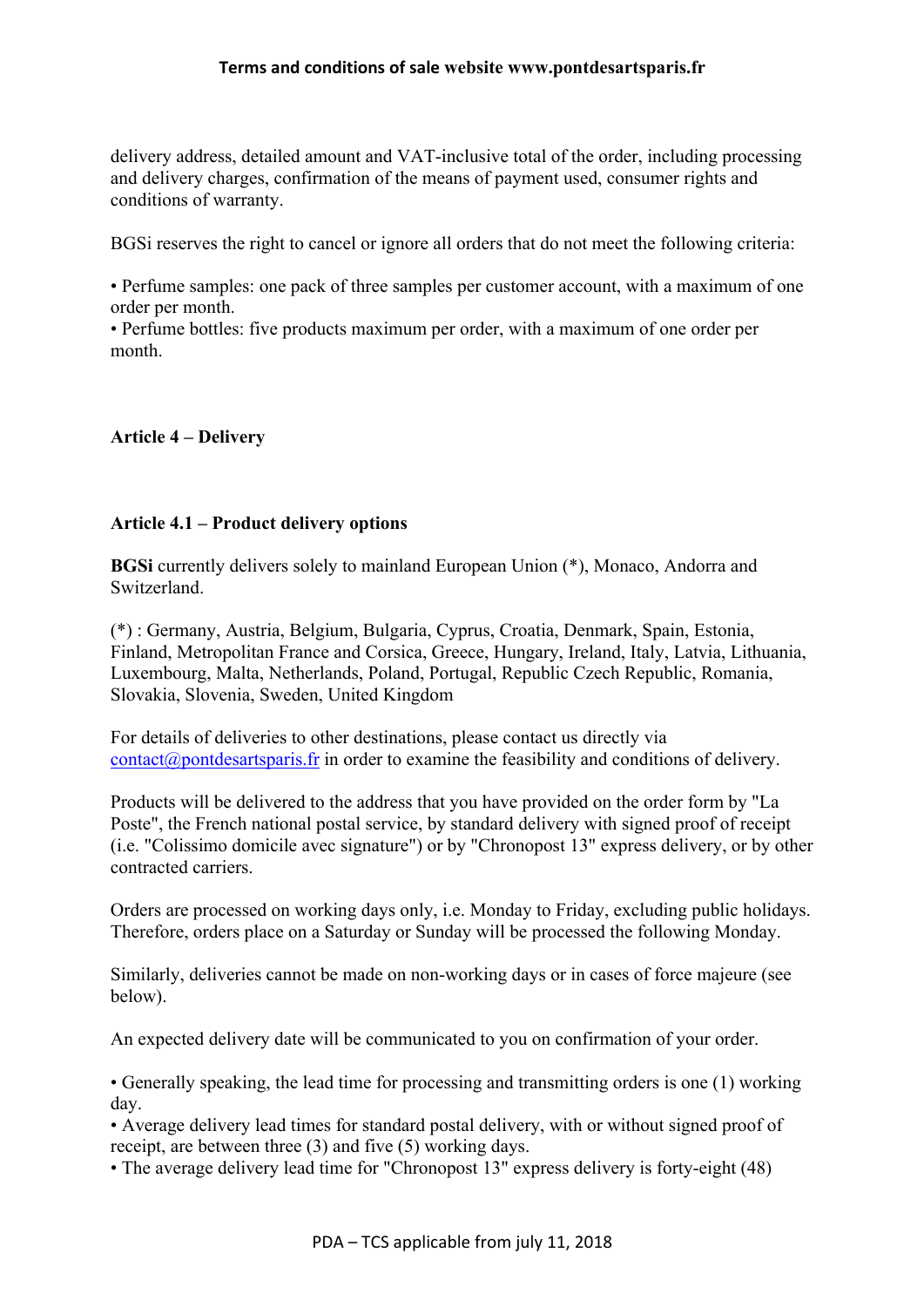hours.

By opting for "Chronopost 13" express delivery, customers can enter their e-mail address and/or mobile phone number (landlines not accepted) in the order panel on the PDA website, and benefit from the "Predict" tracking service provided by Chronopost, enabling them to:

- receive an SMS text alert informing them that their order has been picked up by the carrier;
- get a clear picture of the date and time slot for delivery;
- change the proposed date/time of delivery by posting a return message on Chronopost.fr;
- reschedule delivery to the same address within a maximum period of six  $(6)$  working days (including Saturdays);
- request delivery to a nearby Chronopost drop-off point (post office or Chronopost agency).

A nominal fixed fee of nine (9) euros will be charged for the delivery of perfume samples. Standard delivery of samples will be made by "La Poste", the French national postal service. **This nominal fee will be refunded in full on any subsequent order** from the Pont des Arts perfume range, whatever the fragrance or bottle size, by entering the special code sent to customers by e-mail when their samples are dispatched.

Processing and delivery of perfume bottles is provided free-of-charge. Delivery is made by "Chronopost 13" for mainland France and Monaco and by "Colissimo with signed proof of receipt" for other European Union countries, Corsica, Andorra and Switzerland. Note: the shipment by Chronopost 13 will not be used during the summer period (July-August) and will be replaced by shipments by "Colissimo with signed proof of receipt" whatever the destination.

On delivery, check the apparent condition of the products in the **presence of the carrier's agent**. If you notice or suspect that something is wrong: e.g. damage, missing product compared to the delivery note, damaged packaging, broken product, etc., you should perform the following actions:

– unpack the packaging in the presence of the carrier's agent;

– make a written note of your observations and ask the carrier's agent to countersign the document. Only comments made by the recipient on delivery constitute proof of the existence and extent of the damage. Therefore, take care to be as precise and complete in your written comments;

– inform **BGSi** by registered letter with recorded delivery within three (3) working days of delivery.

For the slightest problem on receipt of delivery, it is essential that you keep the items in the state in which they were delivered to you, packaging and outer packaging included.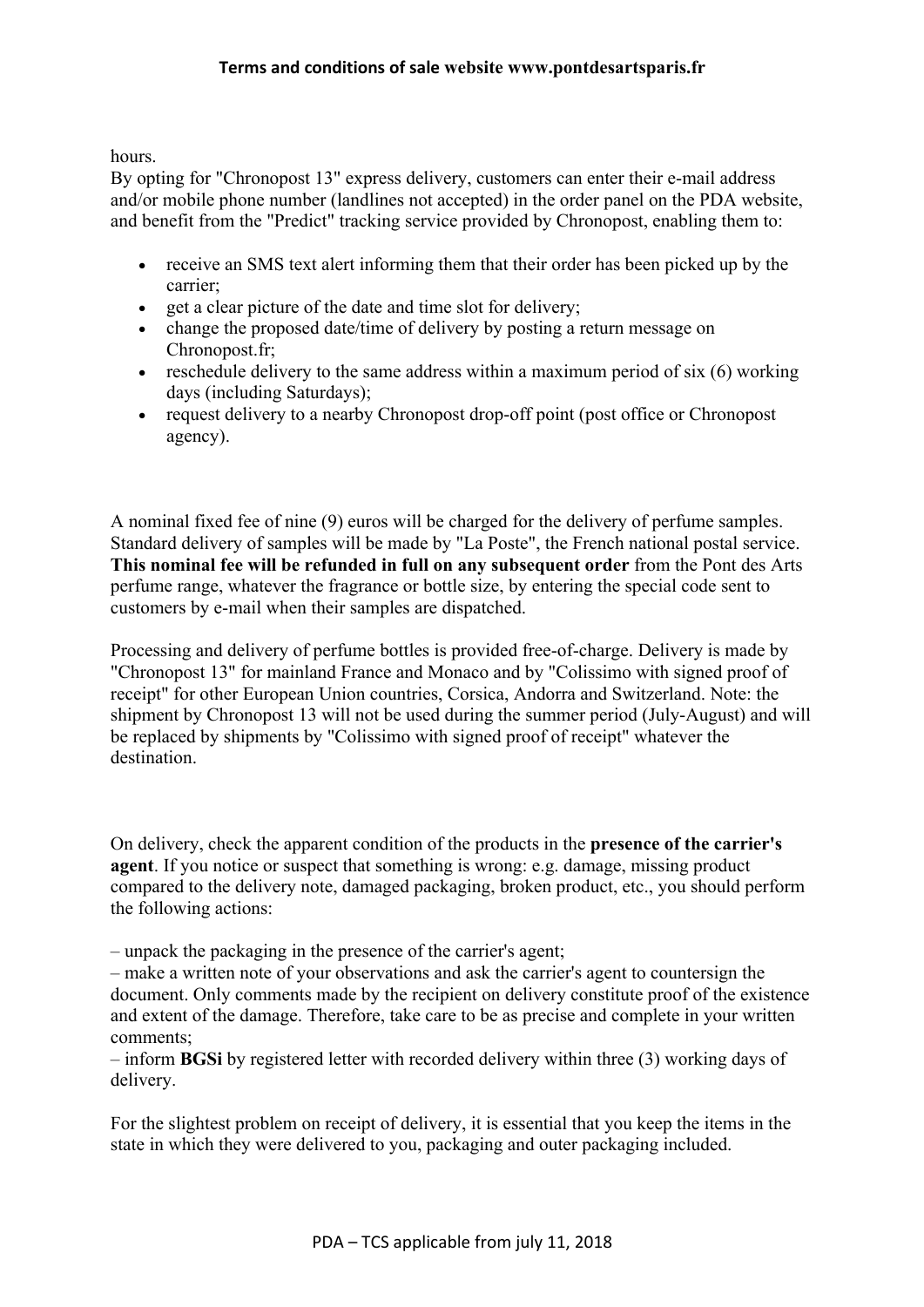If the products need to be returned, send a written request by post to **BGSi**, Service Clients, 5, avenue du Général-Leclerc, 92210 Saint-Cloud France; a pre-paid return slip will then be sent to you by e-mail.

This written request should be accompanied, whenever possible, by a copy of any correspondance with the carrier (i.e. "La Poste" or the delivery firm) along with the written comments countersigned by the carrier's agent and thus constituting a "statement of damage".

Whatever the case, these precautions do not affect your statutory warranty rights, nor your right of withdrawal (see below).

# **Article 4.2 – Delivery issues**

### **Article 4.2.1- Late delivery**

Customers are kindly requested to inform **BGSi** of any delay in delivery of more than eight (8) working days beyond the estimated delivery date stated in their order confirmation (see 4.1) by means of an e-mail sent to contact@pontdesartsparis.fr.

### **Article 4.2.2 – Order cancellation in the event of late delivery**

Any delivery delay exceeding thirty (30) working days entitles customers to cancel their order by simple written request sent by e-mail to contact@pontdesartsparis.fr.

On receipt of your request, a full refund of the amount paid on placing the order will be made within fourteen (14) days.

The stipulations of this article shall not apply if the delivery delay is attributable to strike action by the carrier's employees, acts of God, fortuitous events, etc. that are totally beyond the control of **BGSi**.

Acts of God and fortuitous events that may render BGSi non-liable for late delivery shall include all unforeseeable and unavoidable events that are beyond the control of the different parties.

In such circumstances, it is preferable that the customer and **BGSi** come together in order to examine the impact of the event and to agree on the conditions under which the sales agreement can be honoured.

### **Article 5 – Right of withdrawal**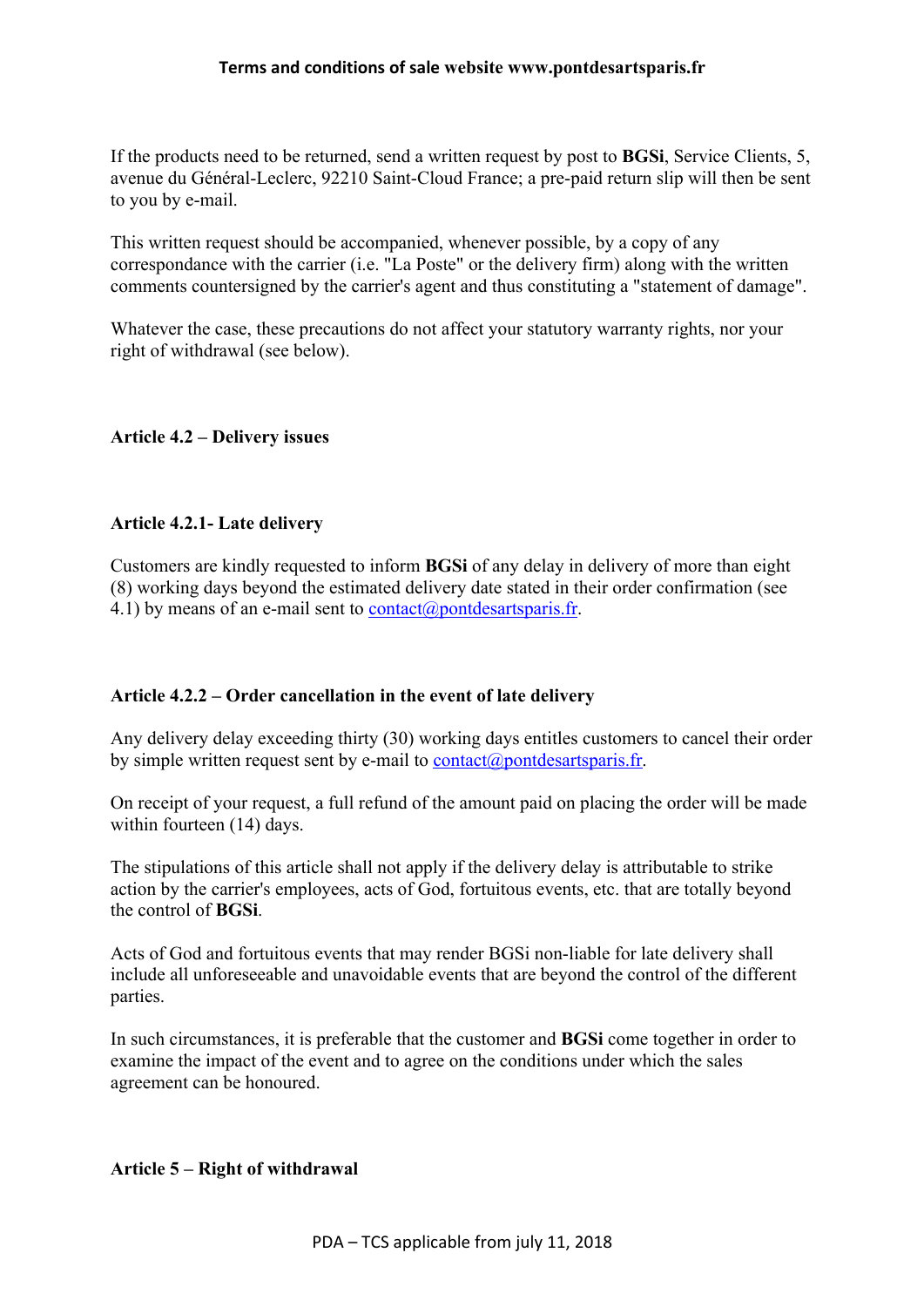Under current French law, as an individual, private consumer, you have the right, up to fourteen (14) days from the date on which your goods are delivered to you, to return the goods to the seller, without the need to explain your reasons and without financial penalty.

You then have a further fourteen (14) days from the date that you notified the seller of your intention to withdraw your order to return the goods at your own expense.

Thus, by exercising your right of withdrawal within the time frame described above, the price of the products purchased and any other charges paid shall be refunded in full, the cost of returning the goods remaining at your expense and their safe return being your responsibility.

Goods must be returned **in full and in the state in which they were received, with the product packaging unopened and the cellophane wrapping intact**, accompanied by a copy of the order confirmation e-mail bearing your order number. Customers may also use the order withdrawal form available for download via this link which must then be filled in and returned to **BGSi** by e-mail at  $contact(\theta)$  pontdesarts paris. In or by post to BGSi, Service Clients, 5, avenue du général-Leclerc, 92210 Saint-Cloud France.

The right of withdrawal is not possible when the products have been markedly customized or result from a special order according to the customer's own specifications, in accordance with Article L. 221-28, paragraph 3, of the French consumer protection code.

### **Article 6 – Product warranty**

Products that are deemed to be faulty, damaged, unfit for purpose or non-compliant with the products originally ordered will be exchanged or refunded.

In this case, please provide a detailed written statement and return the unopened, unused product(s) to us after requesting a downloadable return slip by e-mail from contact@pontdesartsparis.fr.

**BGSi** will replace or refund the product(s) in question upon receipt and after close examination of the articles and the documentary evidence.

Postal charges incurred in returning faulty, damaged, unfit or non-compliant articles will be refunded at face value, subject to presentation of an official receipt.

The stipulations of this article do not preclude customers from the right of withdrawal described in article 5.

It is hereby reminded that French consumers, within the scope of the legal guarantee of conformity:

• may benefit from a period of two (2) years from the date of delivery before taking action;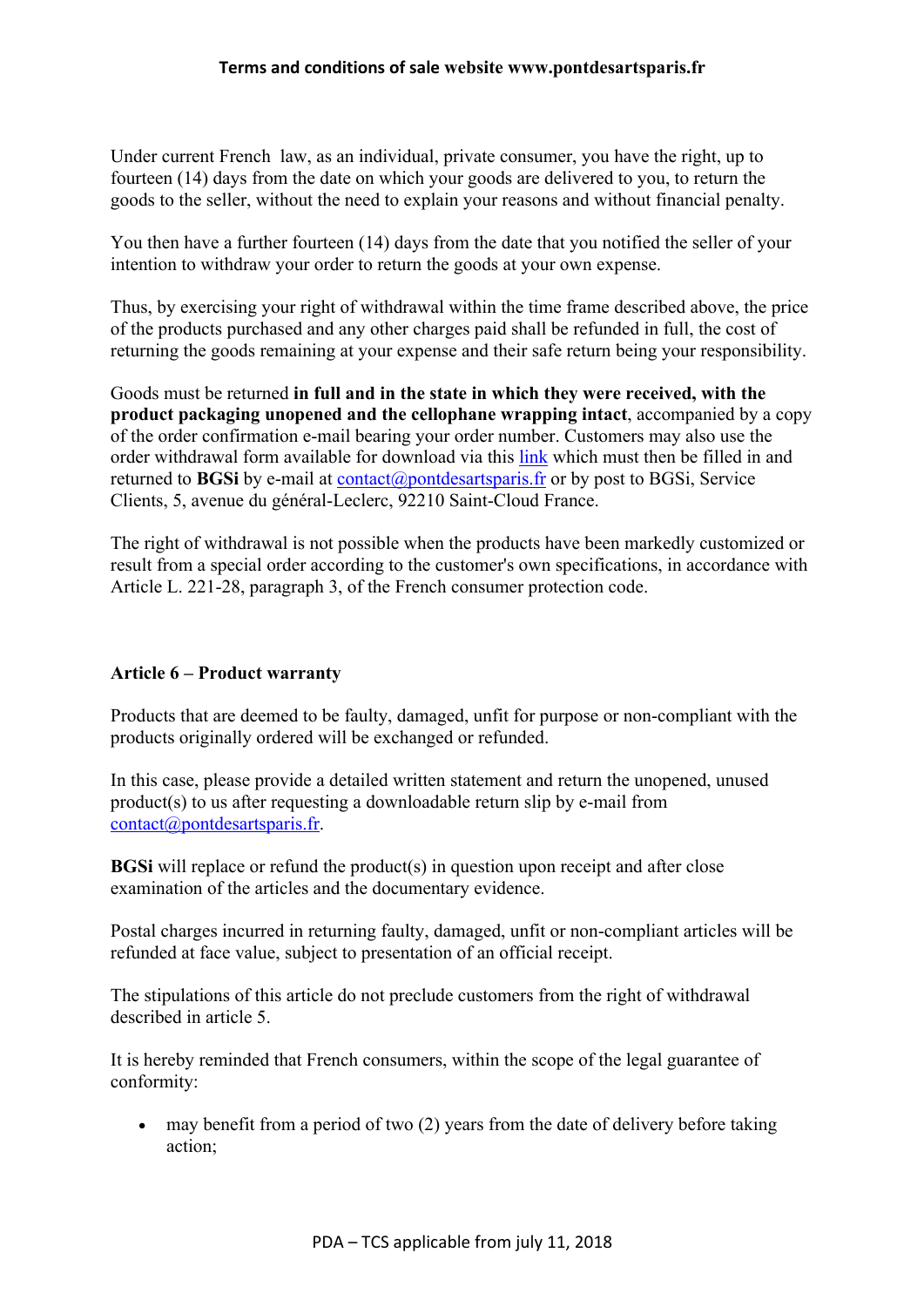may opt for a replacement of all or part of an order, subject to cost conditions stipulated in article L. 217-9 of the French consumer protection code;

• are not required to provide proof of non-conformity of goods ordered during a period of twenty-four (24) months from date of delivery.

It is also hereby reminded that consumers may claim for the legal warranty against latent defects based on article 1641 of the French Civil Code and may also opt for the cancellation of the sale or for a price reduction in accordance with article 1644 of the same Civil Code.

Should a conformity defect come to light in a product purchased from **BGSi**, customers are not required to provide proof of this defect during a period of twenty-four (24) months from date of delivery. In order to benefit from the legal guarantee of conformity or the guarantee against latent defects, please contact our Customer Service department at contact@pontdesartsparis.fr.

# **Article 7 – Refunds**

Product refunds under the terms and conditions stipulated in article 5 shall be scheduled on receipt of your right of withdrawal request. If the product return, or proof of dispatch, has not been received within the agreed time frame, **BGSi** reserves the right to postpone the refund until the returning product has been properly received.

**BGSi** will refund customers via the same payment method and on the same account as that used for placing the order.

Refunds may also be made by other means than that initially used for payment, on condition that the consumer has expressly agreed in advance to such a proposal put forward by **BGSi**.

Refunds of products under the terms and conditions of article 6 will be made within thirty (30) days of receipt of the request, in the event that a product exchange is deemed to be impossible.

**BGSi** shall not be held liable for any refunds that are not completed owing to the fact that the customer may have changed his or her bank or bank account without informing BGSi of this fact in advance. In this case, the customer who has instigated such changes shall be liable to take the necessary measures to rectify the situation.

### **Article 8 – Customer service**

For all further information, questions or requests, our customer service department is at your disposal:

 $-$  by e-mail at contact@pontdesartsparis.fr.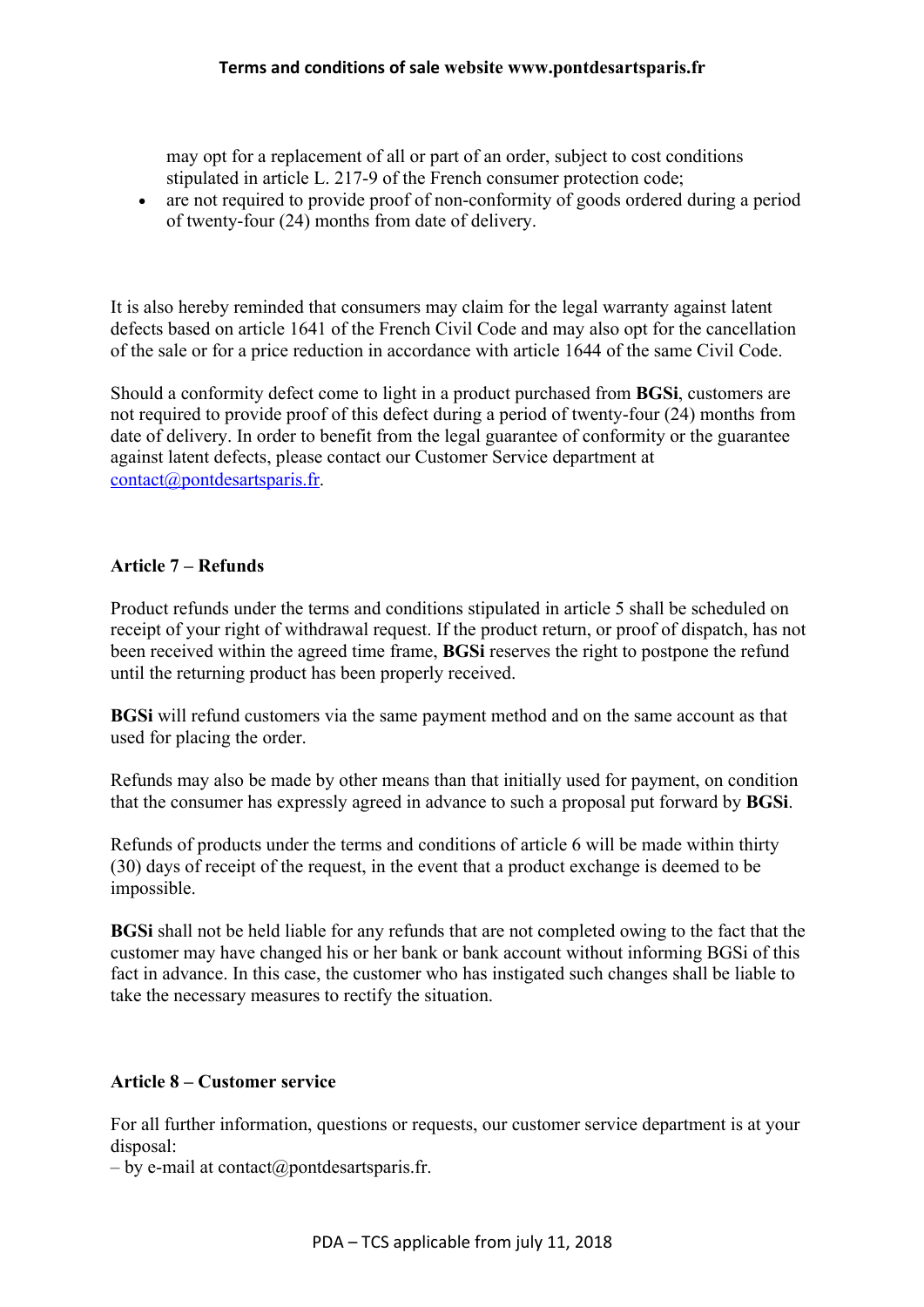– by telephone on +33 (0)1 46 02 10 14 from Monday to Friday (except public holidays) from 10 am to 12 am and from 3 pm to 5 pm.

– by registered letter sent by post to BGSi Service Clients, 5, avenue du Général-Leclerc, 92210 Saint-Cloud France. We undertake to reply within three (3) days of receipt of your message.

#### **Article 9 – Arbitration in the event of customer disputes**

Under the terms of Article L. 612-1 of French consumer protection legislation, in the event of a dispute between a professional service provider and a customer, every consumer has the right of appeal to a consumer affairs arbitrator with a view to reaching an out-of-court settlement of the dispute.

To this effect, **BGSi** subscribes to CMAP, a consumer affairs mediation service, the headquarters of which are located at 39, avenue Franklin-Roosevelt, 75008 Paris, France, website www.mediateur-conso.cmap.fr, and which can be contacted via e-mail at consommation@cmap.fr.

Customers may appeal to this mediation service for any dispute concerning a purchase made via the PDA website or in a store or shopping mall in which the brand is represented.

In accordance with the rules applicable to mediation, any consumer complaint must be expressed beforehand in writing to BGSi, via contact@pontdesartsparis.fr, prior to appealing to the mediation service.

In addition, the European Commission has set up an online platform for settling disputes resulting from purchases made online. Consumers may therefore register their complaints via the following link: http://ec.europa.eu/consumers/odr/.

### **Article 10 – Governing law and jurisdiction**

These terms and conditions of sale (TCS) have been drawn up in compliance with French law.

Any dispute pertaining to orders shall be settled in accordance with the legislative procedures of the country to which the order has been delivered.

Additional information on the legal provisions in force Article L. 217-4 of the French consumer protection code (Code de la consommation)

The seller shall provide a product that complies with the terms of the agreement and shall be liable for any defects found upon delivery.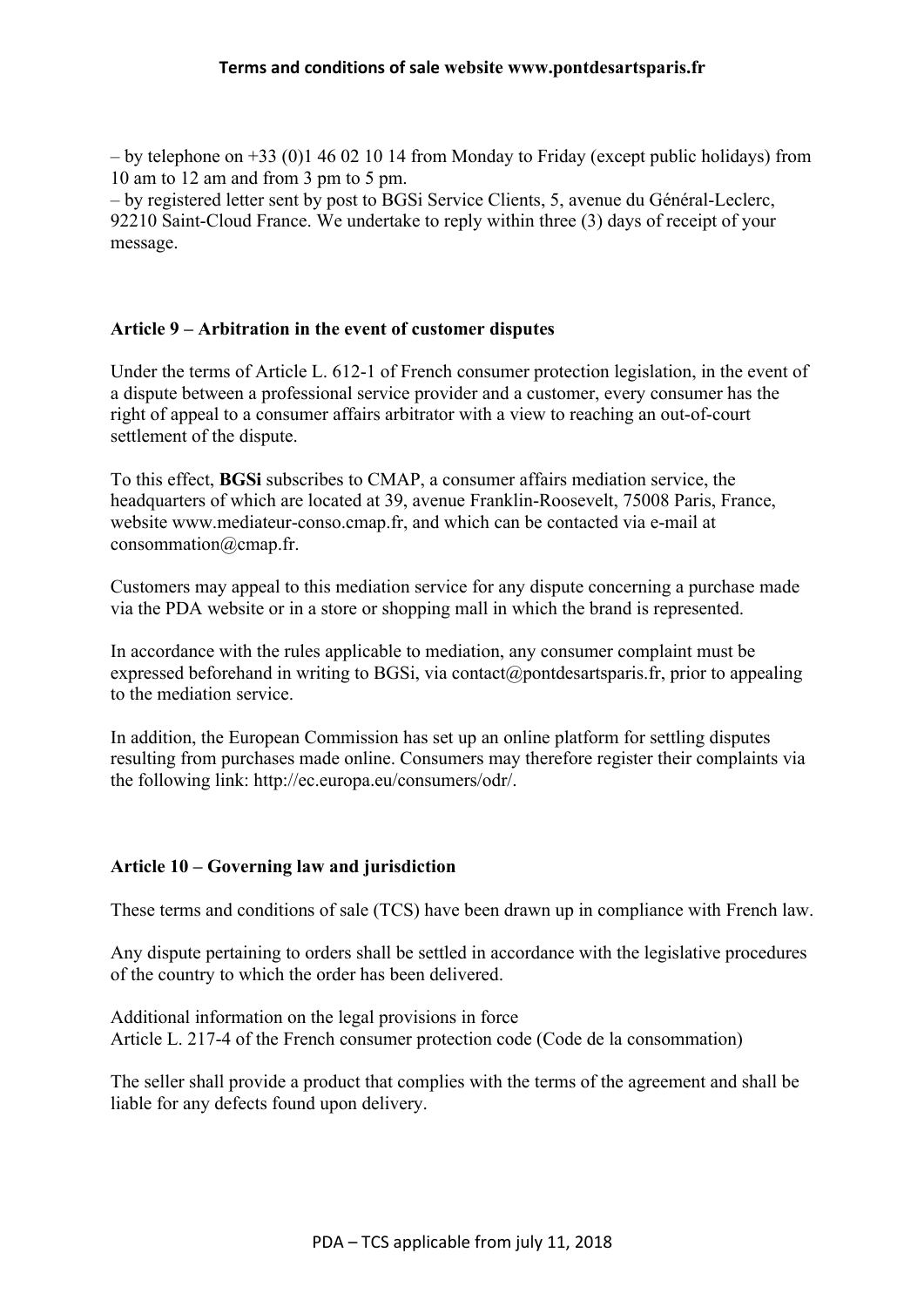It shall also be liable for any compliancy defect resulting from the packaging, or the assembly or installation instructions, where it is responsible for these aspects pursuant to the terms of the agreement or where such activities have been carried out under its responsibility.

Article L. 217-5 of the French consumer protection code

To comply with the contractual agreement, the product must:

1) be fit for the purpose normally expected for such a product and, where appropriate:

• correspond to the description given by the seller and have the qualities presented to the customer in the form of a sample or model;

• have the qualities that a customer might legitimately expect by virtue of public statements made by the seller, the manufacturer or their representative, in particular by means of advertising or labelling;

2) or present the characteristics defined by mutual agreement by the parties or be appropriate for any special use sought by the customer that has been brought to the notice of the seller and which the latter has accepted.

Article L. 217-12 of the French consumer protection code

An action in relation to the compliancy defect shall be limited to two years from the delivery of the product.

Article L. 217-16 of the French consumer protection code

Where the buyer asks the seller, during the period of the commercial guarantee offered by the latter upon the purchase or repair of a tangible good, for a repair under the terms of such guarantee, and where the product is out of use for at least seven (7) days, such period shall be added to the remaining guarantee period. This period shall be calculated from the date on which the custmer submits his/her request or on which the product in question is provided for repair, whichever is the earlier.

Article 1641 of the Code Civil (French common law)

A seller is bound to a warranty on account of the latent defects of the product sold which render it unfit for the purpose for which it was intended, or which so impair that purpose that the customer would not have purchased it, or would have offered to pay a lower price for it, had they known of these defects.

Article 1648, paragraph 1 of the Code Civil

Actions pertaining to unacceptable defects must be taken by customers within a period of two years from the discovery of the defect(s).